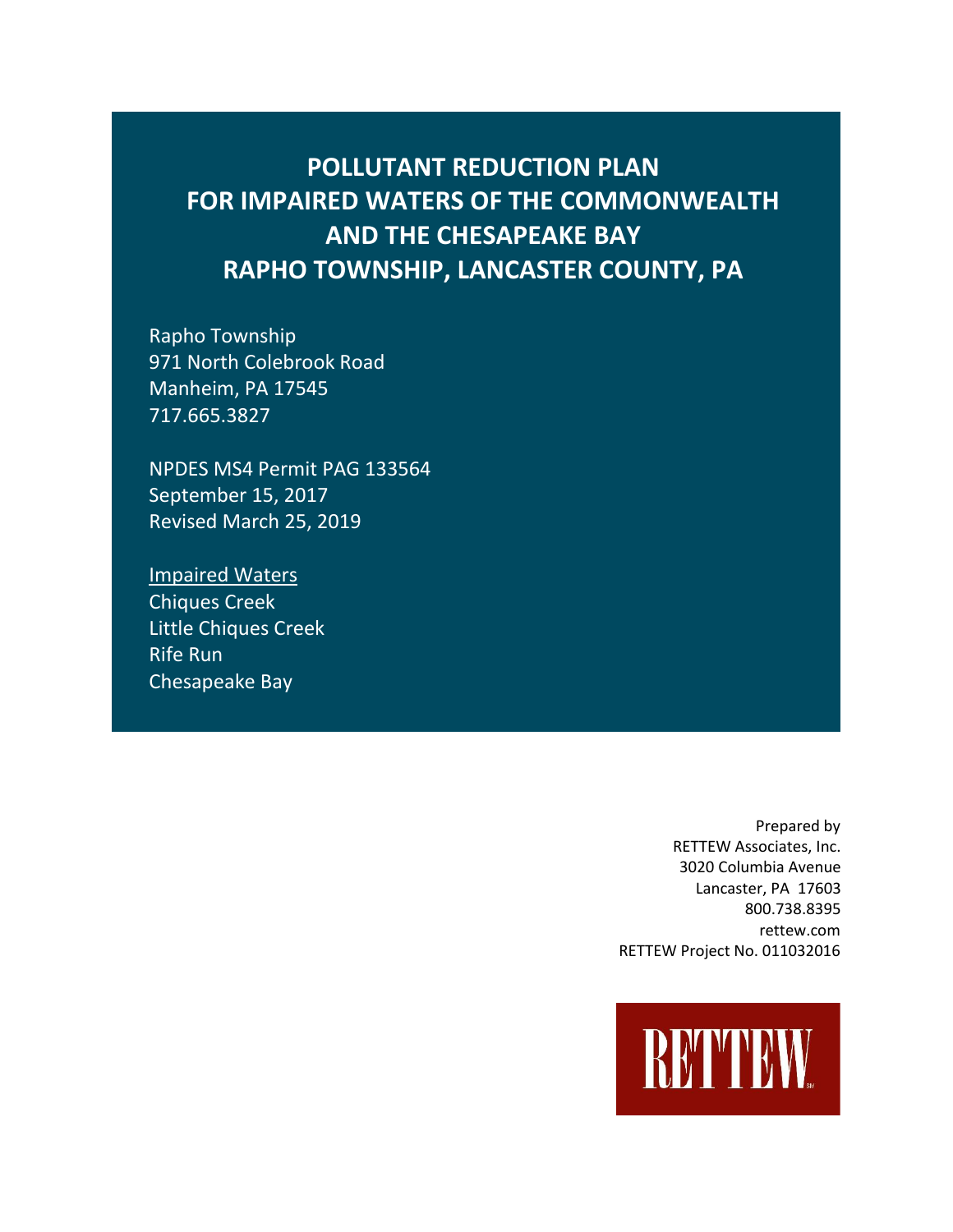#### **SUMMARY**

#### Note: All revisions made on March 25, 2019 per PA DEP review are shown in blue text.

Rapho Township has prepared this Pollutant Reduction Plan (PRP) for stormwater discharges of nutrients and sediment to surface waters in the Chesapeake Bay Watershed and to local surface waters impaired for nutrients and/or sediment to meet the requirements set forth by Pennsylvania's Department of Environmental Protection (PA DEP). As an MS4 community with locally impaired streams, Rapho Township must comply with Appendix D and Appendix E of the PAG-13 General Permit and must attach this PRP to the Notice of Intent (NOI) for General Permit Coverage. Rapho Township has invited public participation in the planning process by making this PRP available for a 30-day public review and comment period. A copy of all written comments received and the record of consideration of each one is included in Section A of this document.

This PRP calculates the existing loading of stormwater pollutants within the portion of the urbanized area which drains to an MS4 outfall location, in lbs/year; calculates the minimum required reduction in loading, in lbs/year; selects best management practices (BMPs) to reduce the loading rates; and demonstrates that the selected BMPs will achieve the minimum reductions. The pollutants of concern and associated required reductions for the Chesapeake Bay and locally impaired streams in Rapho Township are sediment (10%), phosphorus (5%), and nitrogen (3%). PA DEP allows using a presumptive approach in which it is assumed that a 10% reduction in sediment will accomplish a 5% reduction in phosphorus and a 3% reduction in nitrogen.

To improve water quality and meet the required pollutant reductions, Rapho Township will retro-fit one municipally-owned dry detention basin into a dry extended detention basin and stabilize approximately 860' of the Little Chiques Creek. The proposed dry extended detention basin temporarily stores stormwater runoff for up to three days and minimizes sediment pollution by allowing ample time for suspended solids to settle out in the basin rather than being discharged downstream. The planned streambank stabilization project may include re-grading the streambank to eliminate the existing steep banks, and planting native trees, shrubs, and perennial grasses to provide permanent stabilization. The expected benefits of this project include minimizing excessive erosion and sedimentation that occurs within the stream channel during storm events.

Over the course of the 2018-2023 MS4 Permit term, Rapho Township will prepare and submit updates on the progress of implementing this PRP with the MS4 Annual Report due each year to PA DEP by September 30<sup>th</sup>.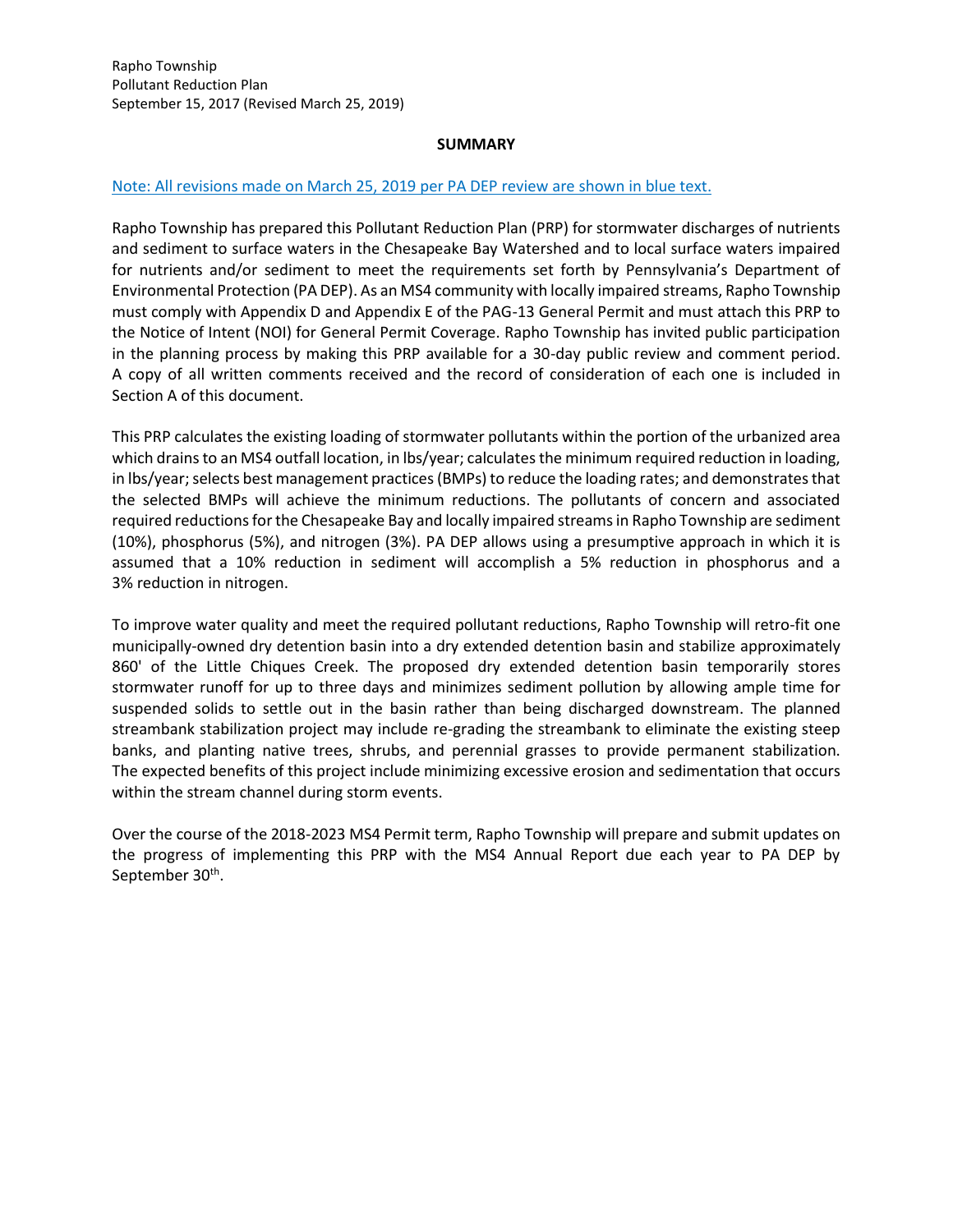# **TABLE OF CONTENTS**

# **SECTION A - PUBLIC PARTICIPATION**

#### **Attachment**

A1: A copy of the public notice A2: A copy of the July 6, 2017 Board of Supervisors Meeting Agenda and Meeting Minutes

# **SECTION B - MAPS**

# **Attachments**

B1: Hydrology Map B2: Storm Sewershed Map B2a: Parsing Map and Existing BMPs B3: Stormwater System Map B4: Proposed Stormwater BMP Map

# **SECTION C - POLLUTANTS OF CONCERN**

#### **Attachment**

C1: MS4 Requirements Table for Lancaster County Municipalities

# **SECTION D - DETERMINE EXISTING LOADING FOR POLLUTANTS OF CONCERN**

# **Attachments**

D1: Watershed and Pollutant Loads Summary (Revised)

- D2: Outfall Information (Revised)
- D3: Outfall and Sewershed Spreadsheet (Revised)
- D4: Pollutant Load Calculations: Chiques Creek (Revised)
- D5: Pollutant Load Calculations: Little Chiques Creek (Revised)
- D6: Pollutant Load Calculations: Rife Run
- D7: Existing BMP Summary (Revised)
- D8: PA DEP BMP Effectiveness Values
- D9: Developed Land Loading Rates for PA Counties

# **SECTION E - SELECT BMPs TO ACHIEVE THE MINIMUM REQUIRED REDUCTIONS IN POLLUTANT LOADING Attachments**

- E1: BMP Option 1 Calculations
- E2: BMP 6.6.3 Dry Extended Detention Basin
- E3: Expert Panel Stream Restoration
- E4: Urban Stream Restoration Fact Sheet

# **SECTION F - IDENTIFY FUNDING MECHANISM**

#### **SECTION G - IDENTIFY RESPONSIBLE PARTIES FOR OPERATION AND MAINTENANCE (O&M) OF BMPs**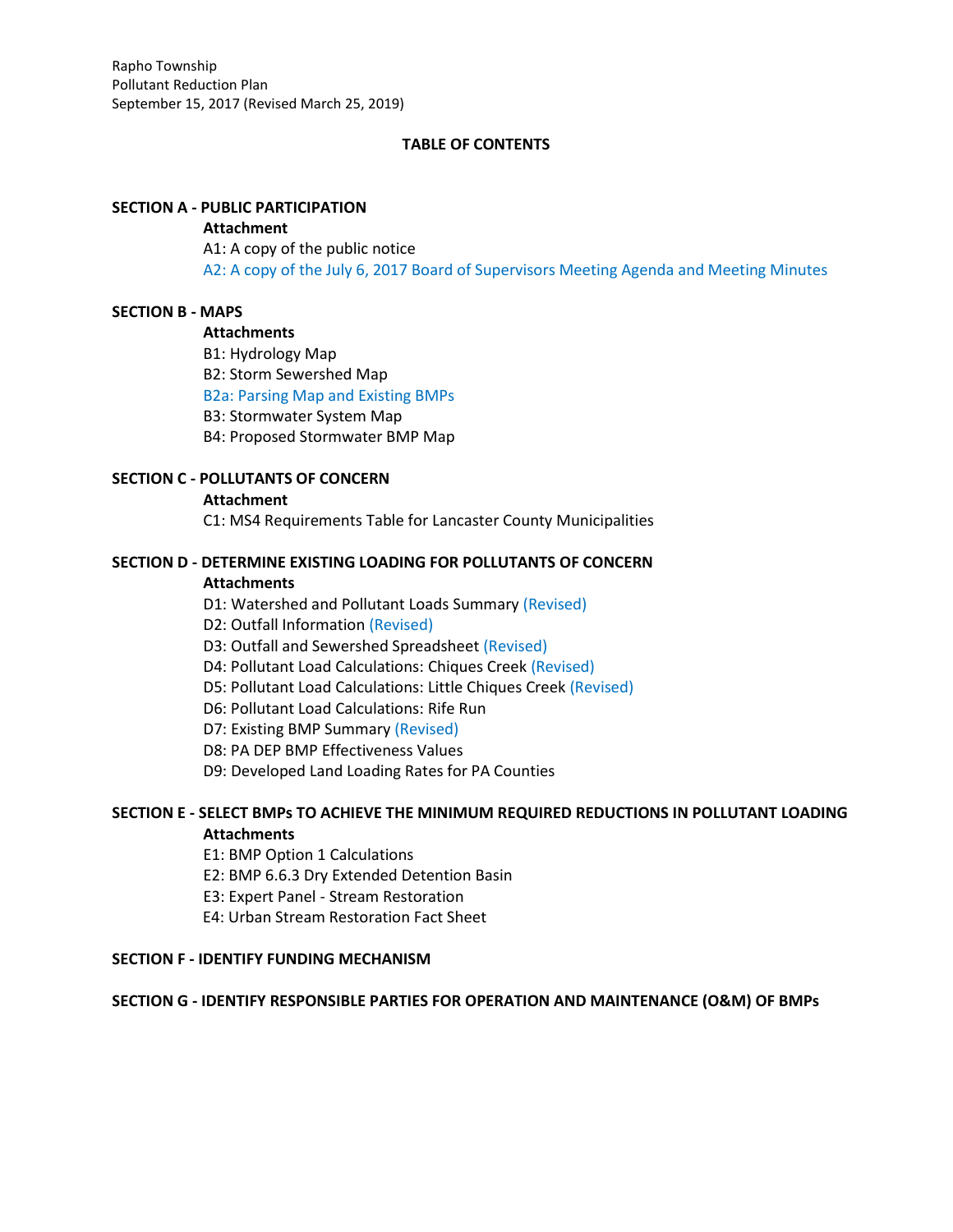# **SECTION A - PUBLIC PARTICIPATION**

Rapho Township has promoted public participation and involvement in water quality decisions by making the Pollutant Reduction Plan (PRP) available for public review and comment as required. A complete copy of the PRP was made available for public review on July 7, 2017, 71 days prior to the submission deadline on September 16, 2017. This meets the PA DEP requirement that the PRP be published at least 45 days prior to the submission deadline. A public notice was posted in LNP containing a description of the Plan, where it may be reviewed by the public, and the length of time made available for the receipt of comments. The municipality accepted both written and verbal comments from the public until August 7, 2017, 30 days after the public notice was posted.

Rapho Township did not receive any written or verbal comments during the 30-day public review and comment period, and no changes were made to the Plan.

# **Attachment**

A1: A copy of the public notice A2: A copy of the July 6, 2017 Board of Supervisors Meeting Agenda and Meeting Minutes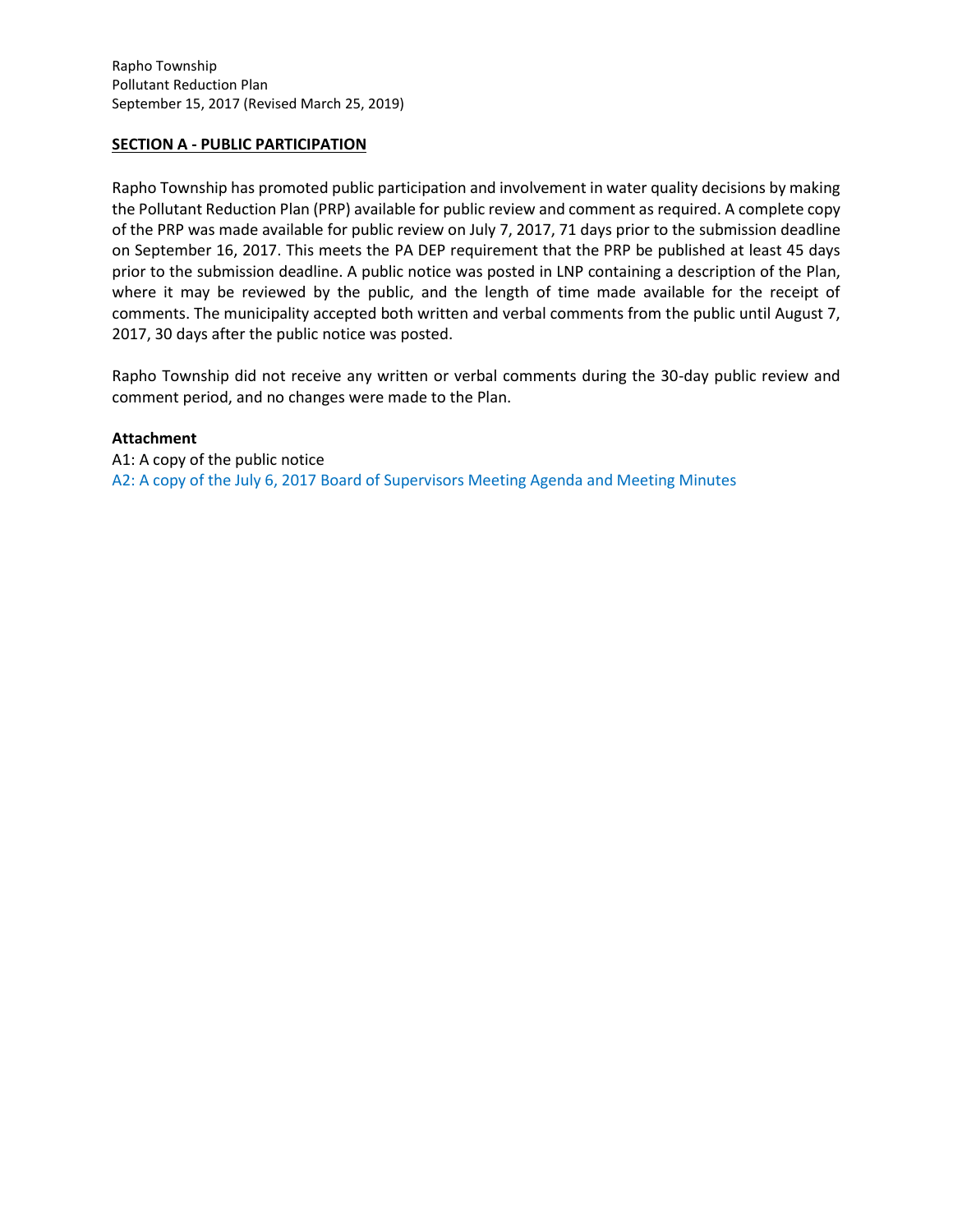Rapho Township Pollutant Reduction Plan September 15, 2017 (Revised March 25, 2019)

# **SECTION B - MAPS**

Rapho Township has completed a series of maps that show the location of the municipal boundary, impaired and non-impaired streams, the 2010 urbanized area, stormwater system facilities, aerial imagery to identify land use and associated impervious and pervious areas, the storm sewershed area associated with each regulated MS4 outfall, the location of existing BMPs that provide pollutant reductions, the parsed Penn DOT ROW areas, and the location of proposed structural BMPs that will be implemented to achieve the required pollutant load reductions. Please note that some streams identified on the maps as impaired, may be impaired for reasons that do not need to be addressed by this PRP. This PRP addresses only those impairments that require Appendix D and/or Appendix E (see Section C for specific information on applicable impairments).

#### **Attachments**

B1: Hydrology Map B2: Storm Sewershed Map B2a: Parsing Map and Existing BMPs B3: Stormwater System Map B3: Proposed Stormwater BMP Map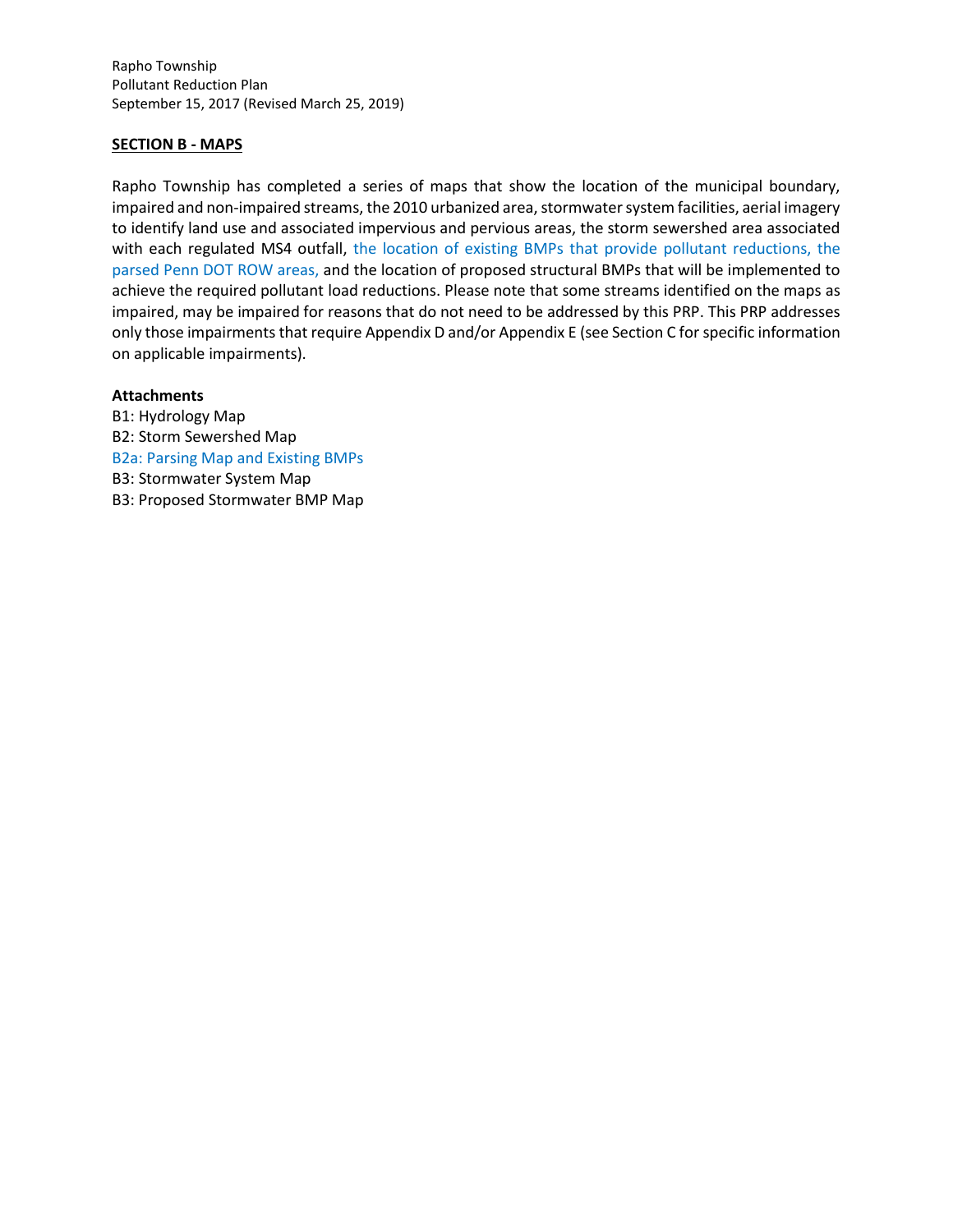# **SECTION C - POLLUTANTS OF CONCERN**

The following pollutants of concern for each impaired stream are based on the impairment listing provided in the MS4 Requirements Table provided by PA DEP:

- Chiques Creek (Appendix E): Nutrients and Siltation
- Little Chiques Creek (Appendix E): Nutrients and Siltation
- Rife Run (Appendix E): Siltation
- Chesapeake Bay (Appendix D): Nutrients and Siltation

If the impairment listed above is based on siltation only, a minimum 10% sediment reduction is required. If the impairment is based on nutrients (including Excessive Algal Growth and Organic Enrichment/ Low D.O.), a minimum 5% Total Phosphorus (TP) reduction is required. If the impairment is due to both siltation and nutrients, both a 10% sediment reduction and 5% TP reduction is required. PA DEP allows using a presumptive approach in which it is assumed that a 10% reduction in sediment will accomplish a 5% reduction in phosphorus and a 3% reduction in nitrogen.

Rapho Township must achieve the required pollutant reductions over the 5-year period following PA DEP's approval of coverage.

# **Attachment**

C1: MS4 Requirements Table for Lancaster County Municipalities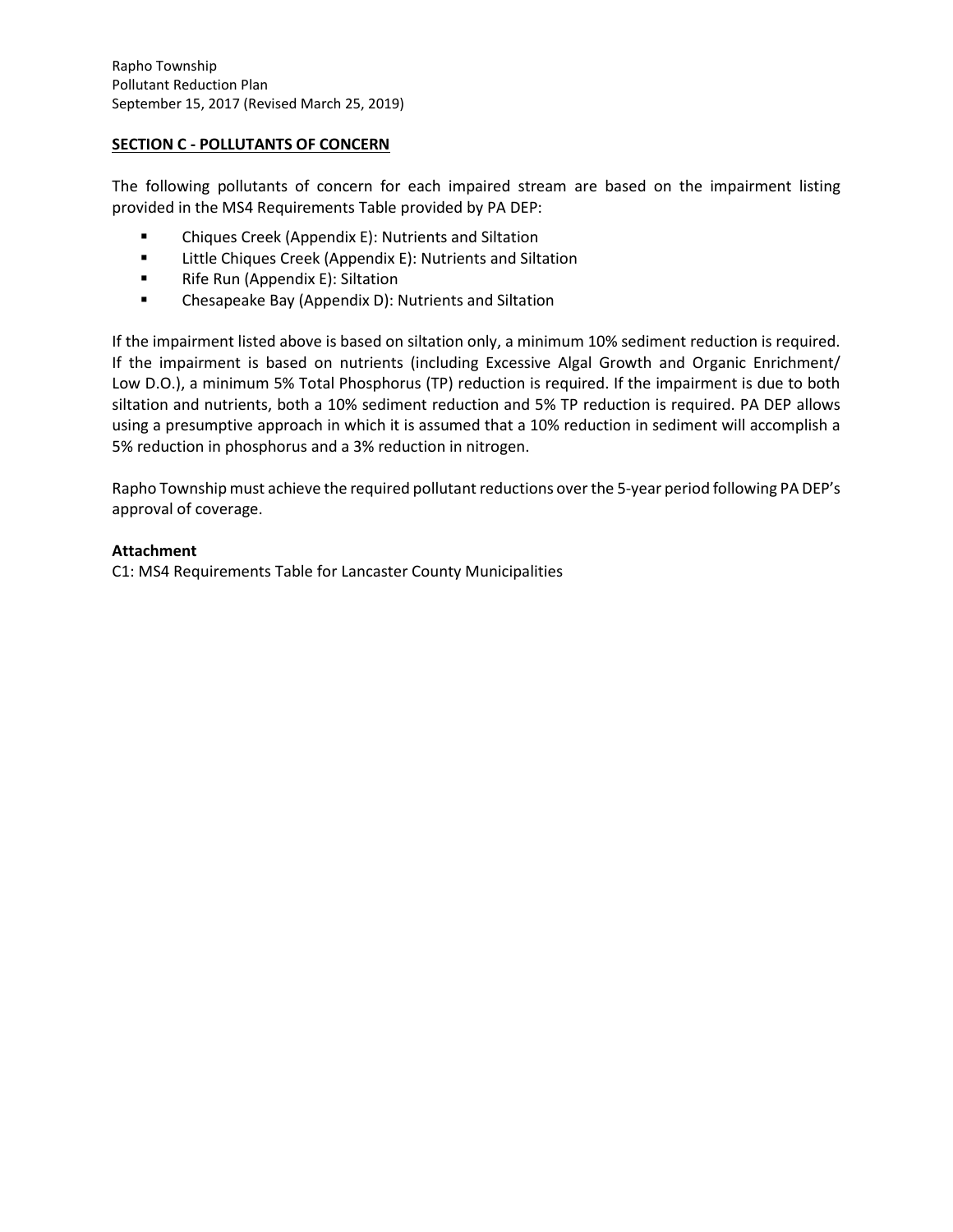# **SECTION D - DETERMINE EXISTING LOADING FOR POLLUTANTS OF CONCERN**

#### A. Base Pollutant Load Calculation

Rapho Township calculated the existing pollutant loading rates (lbs/year) for sediment, phosphorus, and nitrogen generated within their regulated/planning area in the Spring of 2017. The process used to perform this task is as follows:

- 1. Analyze existing topographic and contour information on a GIS map to delineate the drainage area/sewershed to each regulated MS4 outfall.
- 2. Use the Stroud Water Research Center Wiki Watershed Tool [\(https://wikiwatershed.org\)](https://wikiwatershed.org/)) to digitize the sewershed area; the Wiki tool identifies the land use category breakdown within each storm sewershed.
- 3. Remove any non-Urban Area that is located downstream of the Urban Area and/or does not flow into the Urban Area of the sewershed area.
- 4. Remove any area located outside of the municipal boundary.
- 5. Calculate the impervious and pervious areas within each land use category by using data provided by the National Land Cover Database 2011 [\(www.mrlc.gov\)](http://www.mrlc.gov/). This data identifies the percentage of impervious coverage in four land use categories as follows:
	- a. Developed Open Space: 19% impervious
	- b. Developed Low Intensity: 49% impervious
	- c. Developed Medium Intensity: 79% impervious
	- d. Developed High Intensity: 100% impervious
- 6. Add the total impervious and pervious areas within each sewershed. Multiply the total impervious and pervious areas by the applicable loading rate as identified in the Chesapeake Bay Derived Developed Land Loading Rates for PA Counties. The Lancaster County loading rates for sediment, phosphorus, and nitrogen are as follows:
	- a. Developed impervious
		- i. Sediment: 1,480.43 lbs/year
		- ii. Phosphorus: 1.55 lbs/year
		- iii. Nitrogen: 38.53 lbs/year
	- b. Developed pervious
		- i. Sediment: 190.93 lbs/year
		- ii. Phosphorus: 0.36 lbs/year
		- iii. Nitrogen: 22.24 lbs/year
- 7. If applicable, reduce the existing baseline pollutant loads by assigning credit for structural BMPs in each sewershed area implemented prior to development of this PRP. The procedure for this task is described below.
- 8. Reduce the existing baseline pollutant loads by removing pollutant loads from parcels with NPDES MS4 permits and Rights-of-Way (R-O-W) areas of State Roads, and any other parcel owned/operated by another MS4 permittee. The procedure for this task is described below.
- 9. Add the sediment, phosphorus, and nitrogen pollutant loads for each sewershed area by watershed area. Combine the total pollutant loads for each watershed to identify the total municipal baseline pollutant load.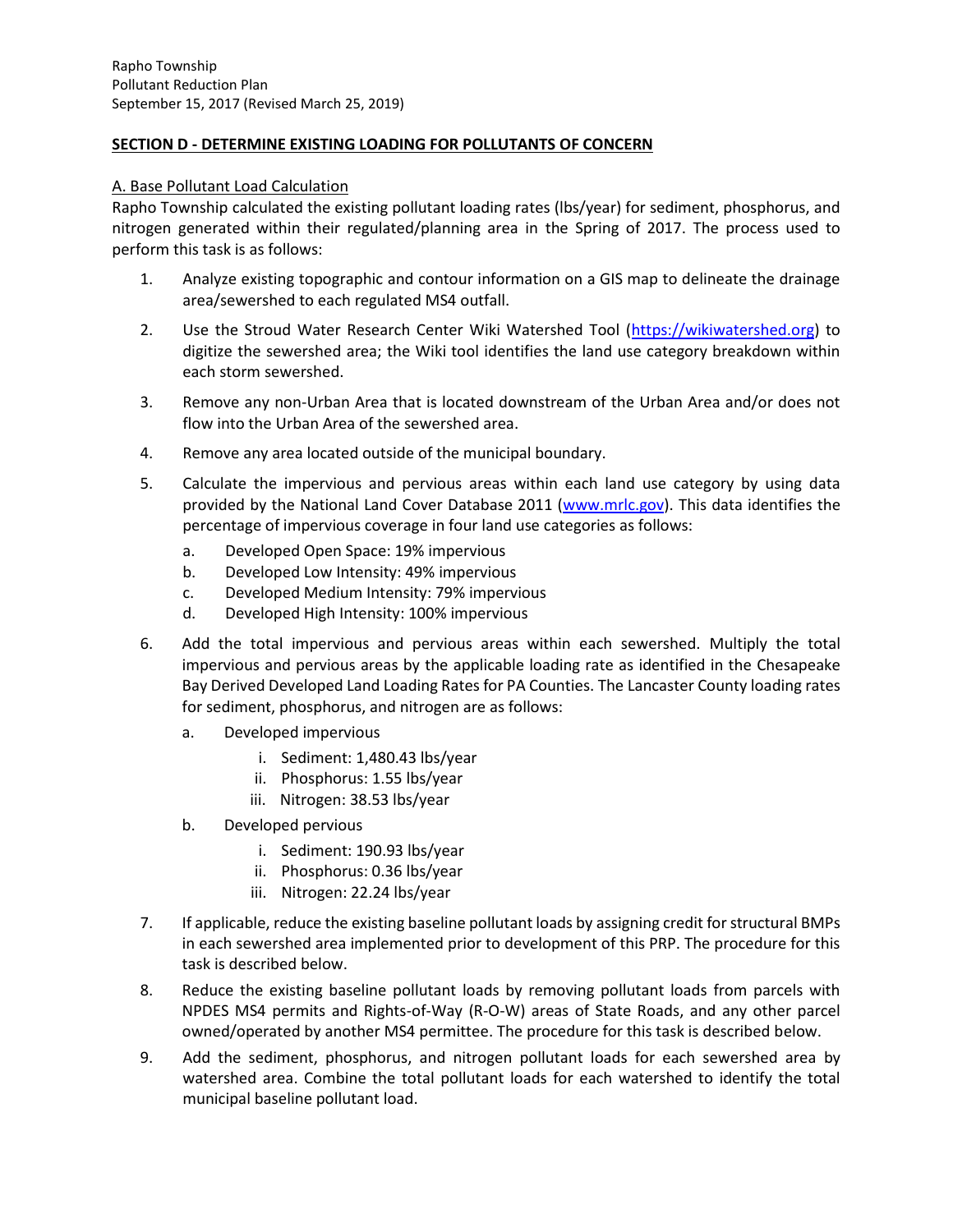Rapho Township Pollutant Reduction Plan September 15, 2017 (Revised March 25, 2019)

# B. Structural BMP Reduction Credits

Reduce the existing baseline pollutant loads by assigning credit for structural BMPs in each sewershed area implemented prior to development of this PRP. Each BMP identified in Attachment D7 includes the following information if applicable:

- Description of the BMP
- Latitude and longitude
- Location on the map
- The permit number, if any, that authorized installation of the BMP
- Calculations demonstrating the pollutant reductions achieved by the BMP (See Attachment D4- D6 for calculations)
- The date the BMP was installed and a statement that the BMP continues to serve the function it was designed for
- The O&M activities and frequencies associated with the BMP
- 1. Analyze existing topographic and contour information on a GIS map to identify existing structural BMPs within each regulated MS4 outfall sewershed area. Delineate the drainage area to each existing structural BMP.
- 2. Use the Stroud Water Research Center Wiki Watershed Tool [\(https://wikiwatershed.org\)](https://wikiwatershed.org/) to digitize the drainage area; the Wiki tool identifies the land use category breakdown within each structural BMP drainage area.
- 3. Calculate the impervious and pervious areas within each land use category by using data provided by the National Land Cover Database 2011 [\(www.mrlc.gov\)](http://www.mrlc.gov/), and as identified above (Part A.5).
- 4. Multiply the total impervious and pervious areas by the Chesapeake Bay Derived Developed Land Loading Rates for PA Counties as identified above (Part A.6).
- 5. Identify the percentage of pollutant reductions for each structural BMP by using PA DEP's BMP Effectiveness Values Table. Use the approved final subdivision, land development, and/or Post Construction Stormwater Management Plans to verify what type of stormwater BMP has been constructed. If no plans can be located, then existing detention basins are assumed to be dry detention basins. Multiply the BMP Effectiveness Value associated with the BMP by the calculated pollutant load for the same BMP to determine the appropriate pollutant reduction credit. Subtract the credit from the BMP pollutant load to determine the final pollutant load.
- 6. When one or more structural BMP(s) are located within the drainage area of another (sub-drainage area), the pollutant loads are calculated as follows: Subtract the impervious and pervious areas of the sub-drainage area from the overall drainage area. Determine the pollutant load that bypasses the sub-drainage area by multiplying the resultant impervious and pervious areas by the County loading rates as identified above (Part A.6). Add the calculated bypass pollutant loading to the calculated upstream BMP(s) pollutant loading. Multiply the BMP Effectiveness Value associated with the BMP by the calculated pollutant load for the same BMP to determine the appropriate pollutant reduction credit. Subtract the credit from the BMP pollutant load to determine the final pollutant load.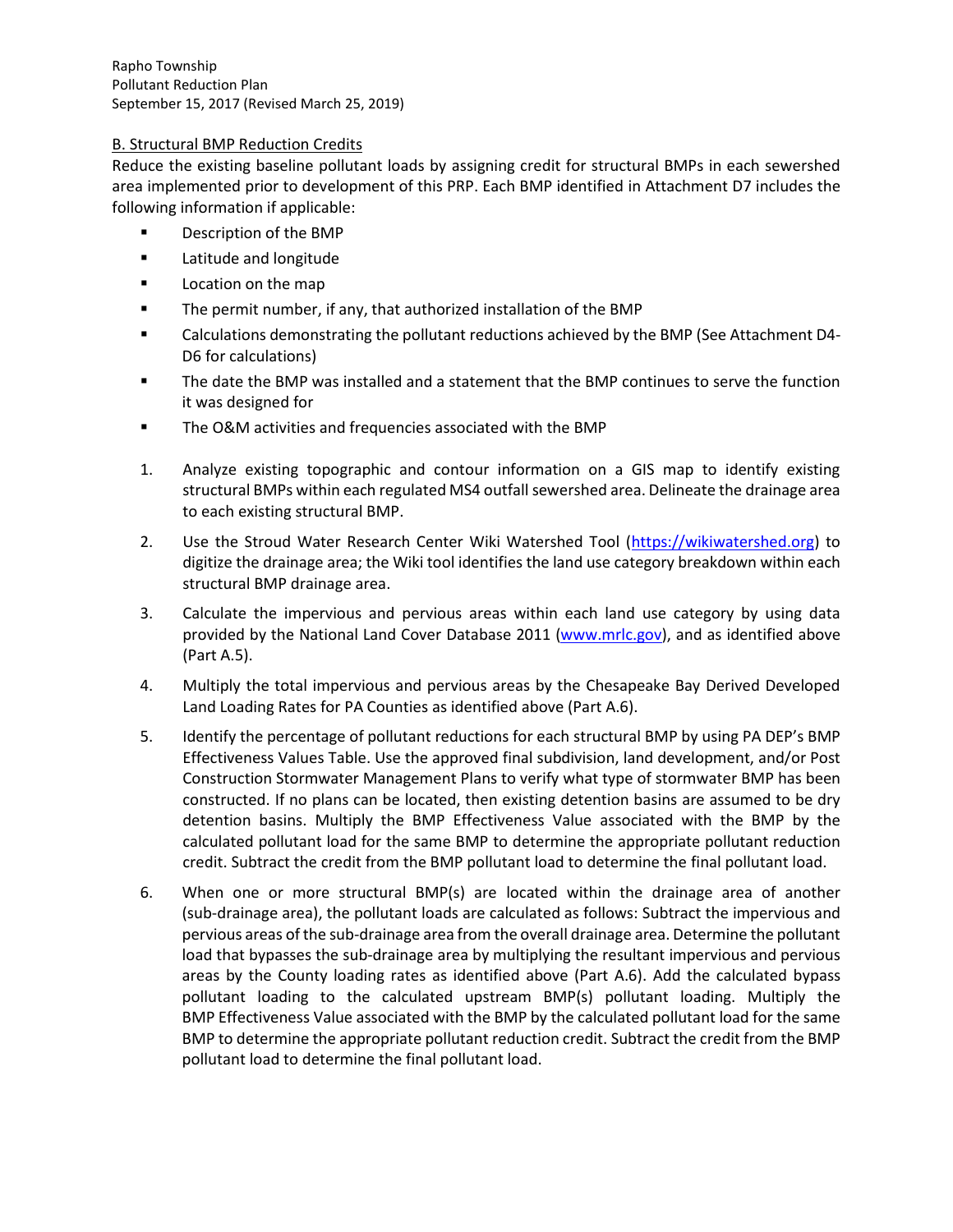# C. Private MS4s/Right-of-Way (R-O-W) Reduction Credits

Reduce the existing baseline pollutant loads by removing pollutant loads from parcels with NPDES MS4 permits and Rights-of-Way (R-O-W) areas of State Roads and any other parcel owned/operated by another MS4 permittee.

- 1. Analyze parcel information on a GIS map to identify any State Right-of-Way or private MS4s. Mark the area within each sewershed area that falls under those categories. Calculate the area in each sewershed using GIS.
- 2. Calculate the impervious and pervious areas within each R-O-W. For this PRP, we have applied the high-density impervious area rate of 100% to these areas.
- 3. Multiply the total impervious and pervious areas by the Chesapeake Bay Derived Developed Land Loading Rates for PA Counties, as identified above (Part A.6).
- 4. Subtract the calculated Right-of-Way/private MS4 pollutant loads from the applicable sewershed area pollutant load.

Using the method described above, Rapho Township identified the baseline pollutant loads for each watershed as follows:

| Watershed                                                 | <b>Sediment</b><br>(Ibs/year) | Phosphorus<br>(Ibs/year) | <b>Nitrogen</b><br>(Ibs/year) |
|-----------------------------------------------------------|-------------------------------|--------------------------|-------------------------------|
| <b>Chiques Creek</b>                                      | 251,498                       | 346                      | 16,132                        |
| Little Chiques Creek                                      | 306,575                       | 461                      | 22,131                        |
| Rife Run                                                  | 9,347                         | 12                       | 588                           |
| Total*                                                    | 567,420                       | 819                      | 38,851                        |
| *The totals have been rounded to the nearest whole number |                               |                          |                               |

# **Attachments**

- D1: Watershed and Pollutant Loads Summary (Revised)
- D2: Outfall Information (Revised)
- D3: Outfall and Sewershed Spreadsheet (Revised)
- D4: Pollutant Load Calculations: Chiques Creek (Revised)
- D5: Pollutant Load Calculations: Little Chiques Creek (Revised)
- D6: Pollutant Load Calculations: Rife Run (Revised)
- D7: Existing BMP Summary (Revised)
- D8: PA DEP BMP Effectiveness Values
- D9: Developed Land Loading Rates for PA Counties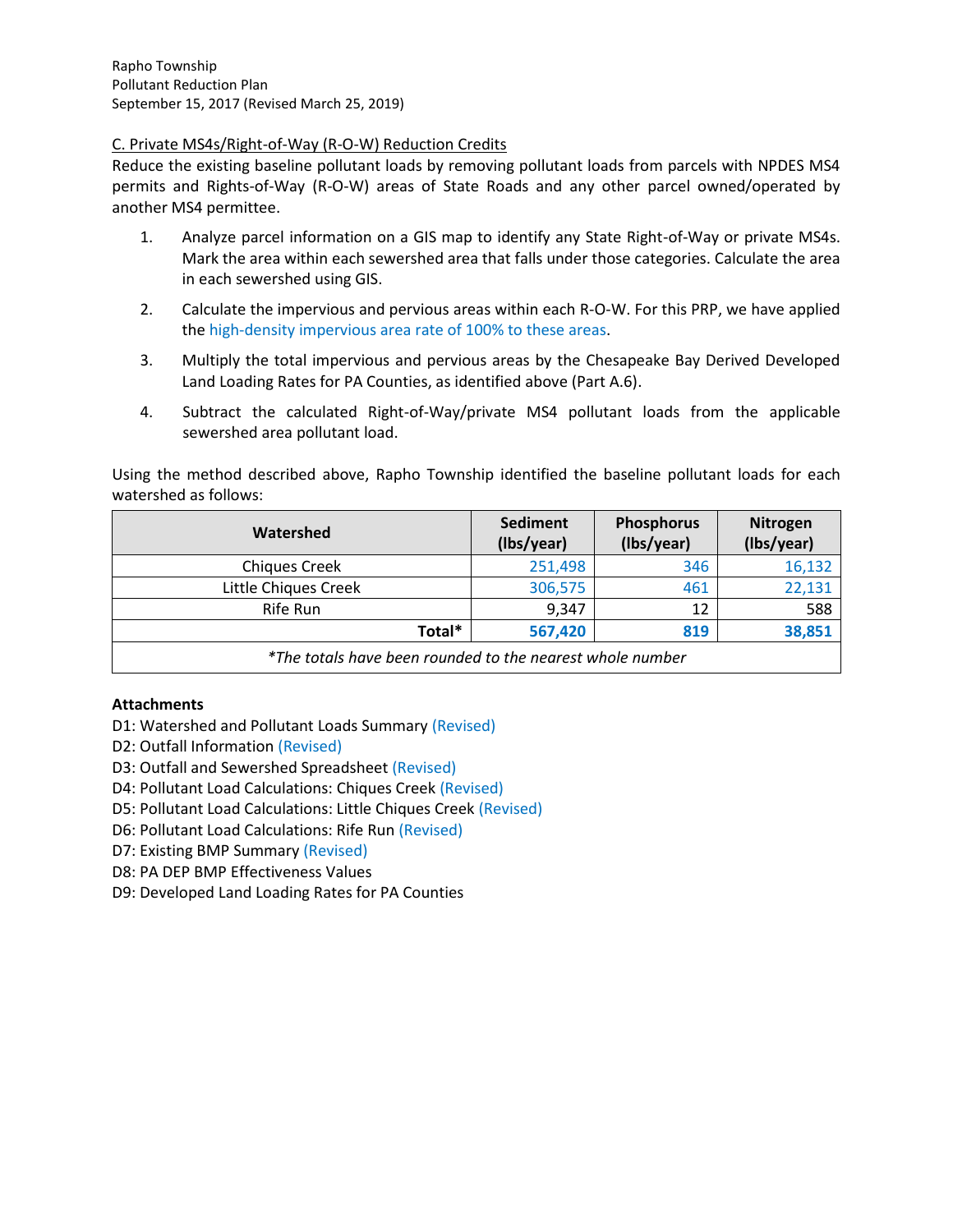# **SECTION E - SELECT BMPs TO ACHIEVE THE MINIMUM REQUIRED REDUCTIONS IN POLLUTANT LOADING**

| Watershed            | <b>Required 10%</b><br><b>Sediment</b><br><b>Reduction</b><br>(Ibs/year) | <b>Required 5%</b><br>Phosphorus<br><b>Reduction</b><br>(Ibs/year) | <b>Required 3%</b><br>Nitrogen<br><b>Reduction</b><br>(Ibs/year) |
|----------------------|--------------------------------------------------------------------------|--------------------------------------------------------------------|------------------------------------------------------------------|
| <b>Chiques Creek</b> | 25,150                                                                   | 17                                                                 | 484                                                              |
| Little Chiques Creek | 30,658                                                                   | 23                                                                 | 664                                                              |
| Rife Run             | 935                                                                      |                                                                    | 18                                                               |
| Total                | 56,742                                                                   | 41                                                                 | 1,166                                                            |

Rapho Township identified the minimum required reductions in pollutant loading for each watershed:

Rapho Township has identified the stormwater BMPs described below that will provide the required pollutant reductions when implemented over the next 5-year permit term.

# BMP Option 1:

The Township owns and maintains an existing detention basin in Green Park which was constructed prior to 2003 and provides stormwater management control for a large residential development in the Little Chiques Creek Watershed. This basin is in the storm sewershed of Outfall R868 which has a contributing drainage area of 59.2 acres. Approximately 27.9 acres of this area is developed impervious and approximately 31.3 acres is developed pervious. Rapho Township plans to retro-fit this dry detention basin into a dry extended detention basin. The calculated pollutant load reductions for this BMP are as follows:

| Sediment:   | 25,537 lbs/year |
|-------------|-----------------|
| Phosphorus: | 10 lbs/year     |
| Nitrogen:   | 336 lbs/year    |

#### BMP Option 2:

Rapho Township will work with a developer to stabilize approximately 860 LF of streambanks along the Little Chiques Creek (Reach Code 02050306000218). This section of the creek is located within the urbanized area just upstream of Outfall R868 and flows along the municipal boundary between Rapho Township and Mount Joy Borough. Stream restoration improves water quality by minimizing the amount of sediment and attached nutrients delivered downstream by unstable and actively eroding streambanks. The estimated pollutant reductions are calculated by multiplying the total distance of stabilized streambanks by the loading rates identified in the BMP Effectiveness Table (Attachment D8).

| Sediment:   | 44.88 lbs/ft/yr   |
|-------------|-------------------|
| Phosphorus: | $0.068$ lbs/ft/yr |
| Nitrogen:   | $0.075$ lbs/ft/yr |

| <b>Proposed BMP</b>                                          | Watershed            | <b>Calculated</b><br><b>Sediment</b><br><b>Reduction</b><br>(Ibs/year) | <b>Calculated</b><br><b>Phosphorus</b><br><b>Reduction</b><br>(Ibs/year) | <b>Calculated</b><br>Nitrogen<br><b>Reduction</b><br>(Ibs/year) |
|--------------------------------------------------------------|----------------------|------------------------------------------------------------------------|--------------------------------------------------------------------------|-----------------------------------------------------------------|
| 860 LF Urban Stream<br>Restoration -<br>Little Chiques Creek | Little Chiques Creek | 38,597                                                                 | 58                                                                       | 64                                                              |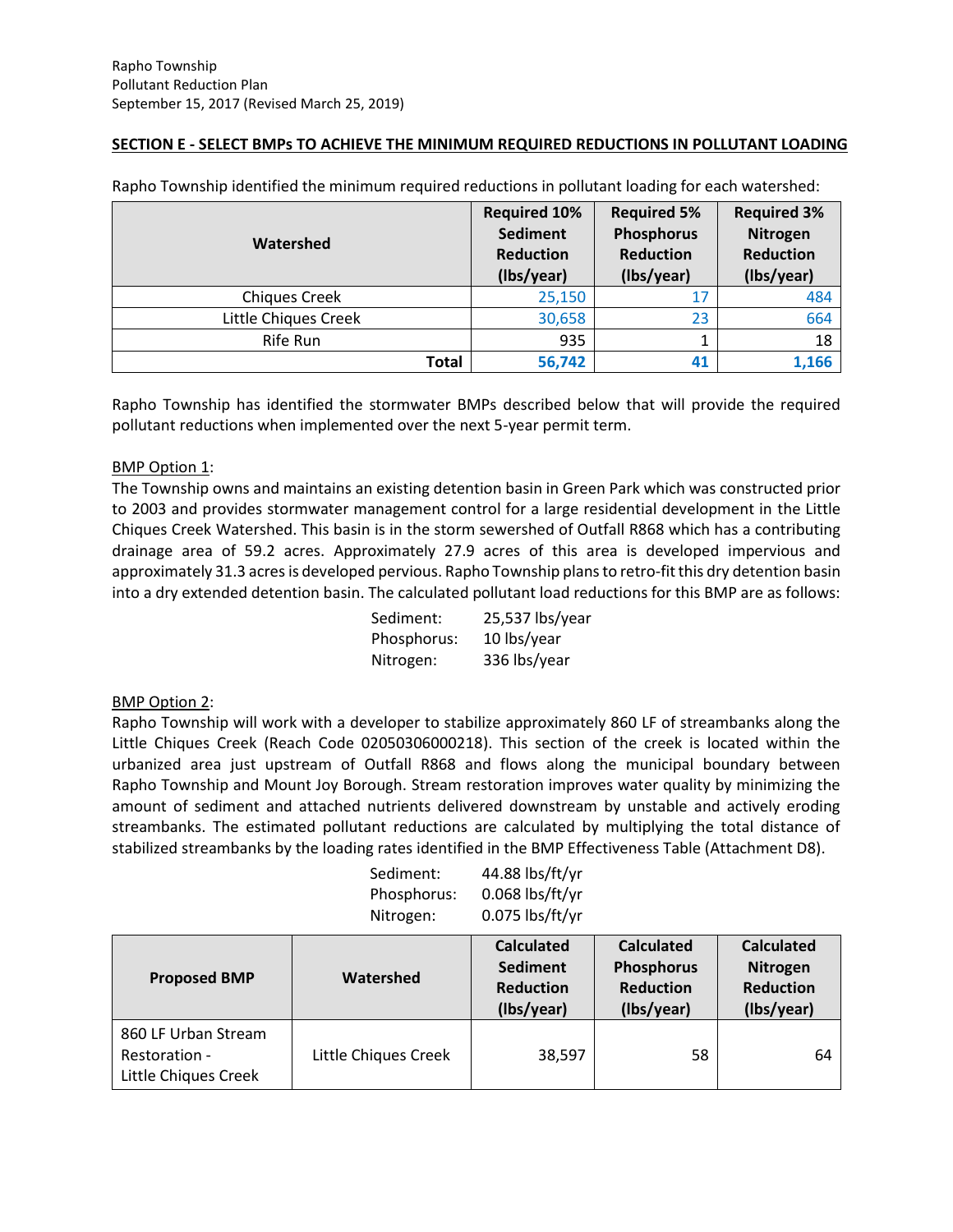In summary, Rapho Township will implement the following BMPs to meet the required pollutant load reductions for the PAG General Permit:

| <b>Proposed BMP</b>                                                                                                            | Watershed            | <b>Calculated</b><br><b>Sediment</b><br><b>Reduction</b><br>(Ibs/year) | <b>Calculated</b><br><b>Phosphorus</b><br><b>Reduction</b><br>(Ibs/year) | Presumptive<br><b>Nitrogen</b><br><b>Reduction</b><br>(Ibs/year) |
|--------------------------------------------------------------------------------------------------------------------------------|----------------------|------------------------------------------------------------------------|--------------------------------------------------------------------------|------------------------------------------------------------------|
| <b>BMP Option 1:</b>                                                                                                           |                      |                                                                        |                                                                          |                                                                  |
| Dry Extended                                                                                                                   | Little Chiques Creek | 25,537                                                                 | 10                                                                       |                                                                  |
| <b>Detention Basin</b>                                                                                                         |                      |                                                                        |                                                                          |                                                                  |
| <b>BMP Option 2:</b>                                                                                                           |                      |                                                                        |                                                                          |                                                                  |
| Streambank                                                                                                                     | Little Chiques Creek | 38,597                                                                 | 58                                                                       |                                                                  |
| Stabilization -                                                                                                                |                      |                                                                        |                                                                          |                                                                  |
| Little Chiques Creek                                                                                                           |                      |                                                                        |                                                                          |                                                                  |
|                                                                                                                                | <b>Total</b>         | 64,134                                                                 | 68                                                                       | $1,222*$                                                         |
| *Rapho Township is using the presumptive approach to estimate the total amount of nitrogen<br>reductions as allowed by PA DEP. |                      |                                                                        |                                                                          |                                                                  |

Although the proposed stormwater BMPs are located entirely within the Little Chiques Creek, the anticipated sediment reductions achieve the required reductions for all the impaired watersheds. Once the stormwater BMPs are implemented, the achieved sediment load reduction will total 64,134 lbs/year which exceeds the required 56,742 lbs/year by 7,392lbs/year. Rapho Township will focus on sediment reductions in the Chiques Creek Watershed, including Rife Run, over the course of subsequent MS4 permit terms.

Because the land area of Rapho Township is located entirely within the Chesapeake Bay Watershed, the calculated reductions shown above will meet the pollutant reduction requirements of the Chesapeake Bay PRP.

# **Attachments**

- E1: BMP Option 1 Calculations
- E2: BMP 6.6.3 Dry Extended Detention Basin

E3: Expert Panel - Stream Restoration

E4: Urban Stream Restoration Fact Sheet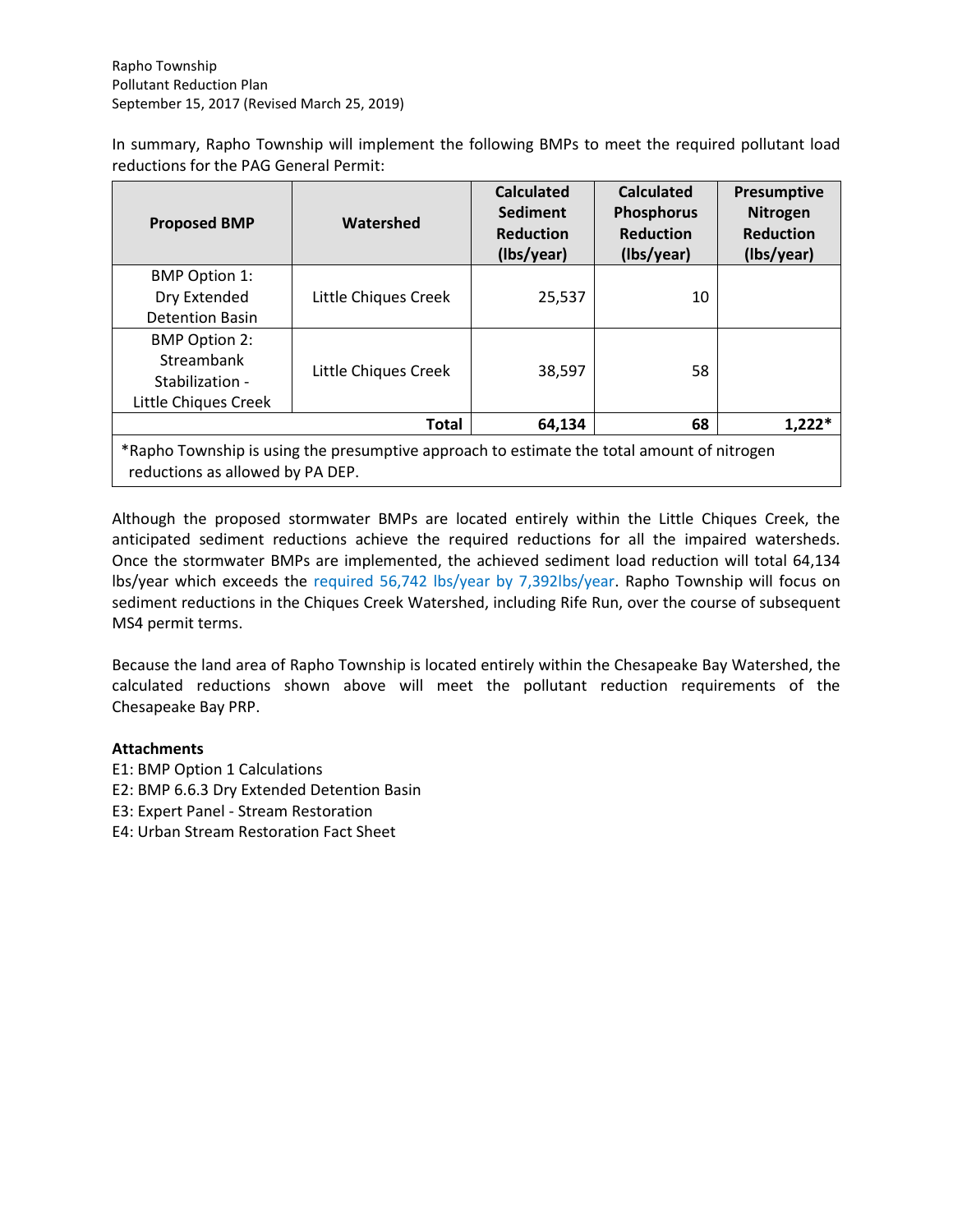# **SECTION F - IDENTIFY FUNDING MECHANISM**

Rapho Township plans to consider many sources of funding to implement the proposed stormwater BMPs identified in this Plan. The anticipated funding source to implement the stormwater BMPs may include any of the following:

PA DEP's Urban Stormwater BMP Grants: As part of the Local Stormwater BMP Implementation Program, PA DEP has provided grants to communities located in the Chesapeake Bay Watershed to reduce stormwater runoff to local waterways. The Township has an outstanding application for this grant to fund implementation of BMP Option 1 - Dry Extended Detention Basin. These grants vary in availability and total funding dollars.

Rapho Township General Fund: The Township may plan to budget sufficient funds each year of the five-year permit term (2018-2023) to fully fund the implementation of all stormwater BMPs to meet the required pollutant reductions.

PENNVEST: The Pennsylvania Infrastructure Investment Authority (PENNVEST) provides funding for urban stormwater and agricultural BMPs.

Growing Greener Grants: Growing Greener provides state funds to address environmental concerns, including the negative effects of stormwater pollution on water quality. These grants vary in availability and total funding dollars.

Collaboration: Rapho Township will continue to look for other funding opportunities to implement stormwater BMPs by collaborating with municipalities and other environmental organizations including, but not limited to: the Chiques Creek Watershed Alliance, Lancaster County Clean Water Consortium, and the Lancaster County Conservation District.